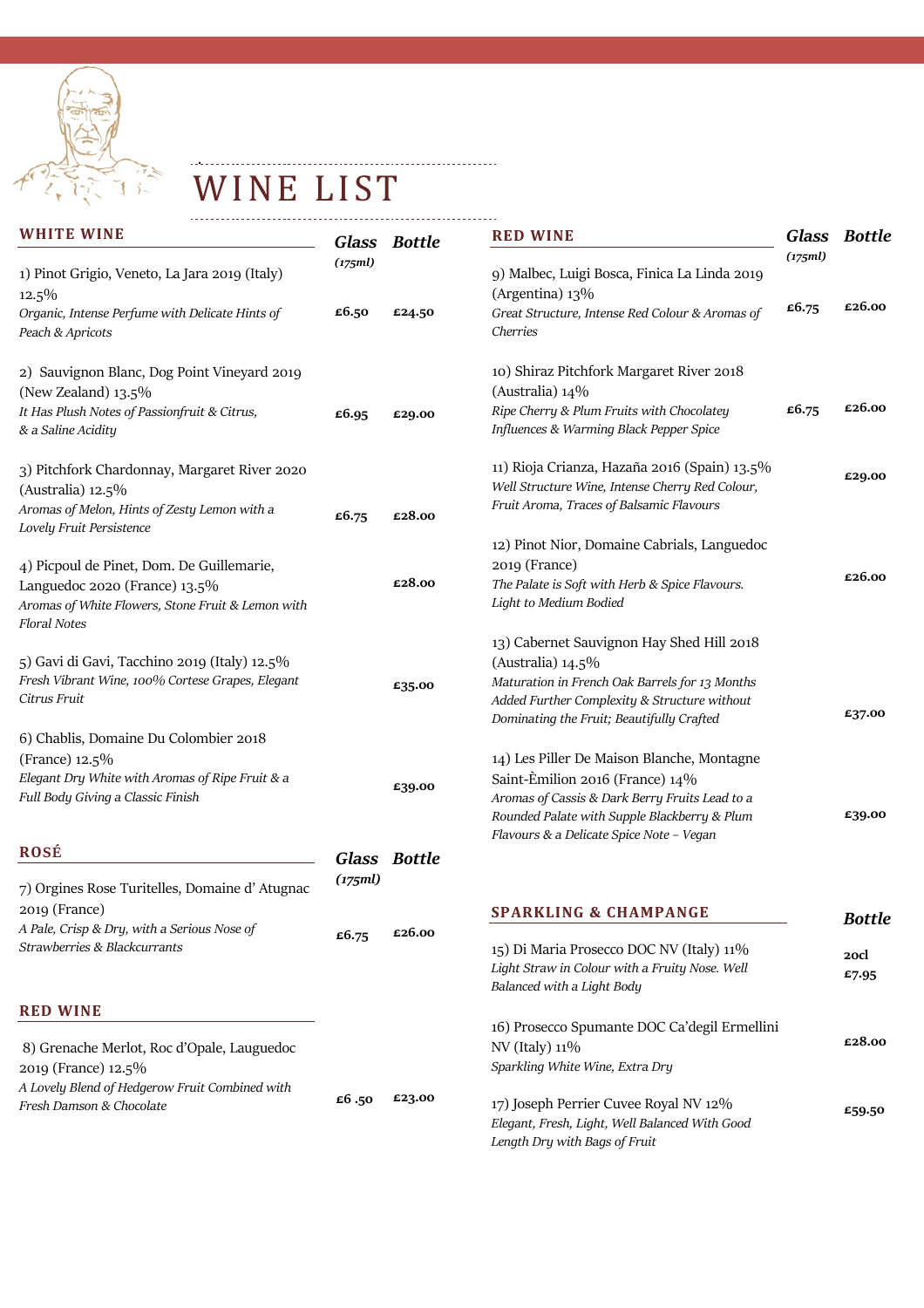

# DRINK'S LIST  $\frac{1}{2}$

# **SPIRITS** (25ML)

| Gordons London Dry Gin 37.5%       | £3.30 |
|------------------------------------|-------|
| Gordons Pink Gin 37.5%             | £3.30 |
| Hendricks Gin 41.4%                | £3.60 |
| Bombay Sapphire Gin 40%            | £3.30 |
| Whitley Neill Raspberry Gin 43%    | £3.30 |
| Whitley Neill Blood Orange Gin 43% | £3.30 |
| Warner Edward's Rhubarb Gin 41%    | £4.30 |
| Bacardi 37.5%                      | £3.20 |
| Smirnoff Vodka 37.5%               | £3.20 |
| Absolut Vanilla Vodka 40%          | £3.50 |
| Malibu 21%                         | £3.00 |
| Captain Morgan Dark 40%            | £3.10 |
| Captain Morgan Spiced Rum 35%      | £3.10 |
| Southern Comfort 35%               | £3.10 |

|                                    | Pint  | $\frac{1}{2}$ Pint |
|------------------------------------|-------|--------------------|
| Adnams Southwold 3.7%              | £4.40 | £2.20              |
| Adnams Ghost Ship 4.5%             | £4.40 | £2.20              |
| Guest Ale (various ABV)            | £4.60 | £2.30              |
| Carling $4\%$                      | £4.40 | £2.20              |
| Staropramen 5%                     | £4.95 | £2.50              |
| Madri 4.6%                         | £5.50 | £2.80              |
| Peroni 5.1%                        | £5.95 | £3.00              |
| Guinness $4.1\%$                   | £5.50 | £2.80              |
| Aspall $4.5\%$                     | £4.50 | £2.30              |
| Blue Moon $5.4\%$                  | £5.50 | £2.80              |
| Rekorderlig Strawberry & Lime 4.0% | £5.95 | £3.00              |
|                                    |       |                    |

# **COCKTAILS**

| Porn Star Martini -<br>Passoa, Absolut Vanilla Vodka & A Blend of Funkin Passionfruit &<br>Mango Juice Garnished With A Half Passionfruit Served With<br>A Shot of Prosecco. Perfect For Celebrating With Friends! | £8.95 |
|--------------------------------------------------------------------------------------------------------------------------------------------------------------------------------------------------------------------|-------|
| Berry Bramble -<br>White Rum, Rekorderlig Strawberry & Lime, Blend of Funkin<br>Berries. Magnificent!!                                                                                                             | £8.95 |
| Cosmopolitan –<br>Cointreau, Smirnoff Vodka, Lime Juice & Cranberry with a twist of<br>Lime. Warming & Zesty!                                                                                                      | £8.95 |
| Rhubarb Fizz -<br>Warners Rhubarb Gin, Rhubarb Syrup, splash of Lemon Juice<br>topped up with Prosecco. Simply Beautiful!                                                                                          | £8.25 |

Disaronno Velvet Espresso Martini Kahl*ú*a, Expresso, topped with Disaronno Velvet Liqueur Unique and compelling taste!  $\epsilon$ 8.25

# **SOFT DRINKS**

| Orange & Passionfruit                          |                                         | £3.20 |
|------------------------------------------------|-----------------------------------------|-------|
| Sparkling Apple & Elderflower                  |                                         | £3.20 |
| Orange Juice                                   |                                         | £3.20 |
| Straithmore Still                              | SML $\epsilon$ 3.00 LRG $\epsilon$ 4.00 |       |
| <b>Straithmore Sparkling</b>                   | SML $\epsilon$ 3.00 LRG $\epsilon$ 4.00 |       |
| Coca Cola 200ml                                |                                         | £2.20 |
| Coca Cola Zero 200ml                           |                                         | £2.20 |
| Pepsi / Diet Pepsi / Lemonade 160z             |                                         | £2.40 |
| Children's Cawston Press Carton Apple & Summer |                                         |       |
| <b>Berries</b>                                 |                                         | £2.00 |
|                                                |                                         |       |

# **FEVER TREE**

|                               | Dim.  | $1/2$ Pint | Raspberry & Rose Soda (Low Calorie) | £2.30 |
|-------------------------------|-------|------------|-------------------------------------|-------|
| <b>BEERS &amp; LAGERS</b>     |       |            | Premium Ginger Ale                  | £2.30 |
|                               |       |            | Premium Ginger Beer (Non-Alcoholic) | £2.30 |
| Southern Comfort 35%          | £3.10 |            | Mexican Lime Soda (Low Calorie)     | £2.30 |
| Captain Morgan Spiced Rum 35% | £3.10 |            | Mediterranean Tonic                 | £2.30 |
| Captain Morgan Dark 40%       | £3.10 |            | Naturally Light Indian Tonic        | £2.30 |
| Malibu 21%                    | £3.00 |            | Premium Indian Tonic                | £2.30 |
|                               |       |            |                                     |       |

#### **BOTTLED**

| Peroni (Non-Alcoholic) 0.0%<br>Ghost Ship (Non-Alcoholic) $0.05\%$ | £4.00<br>£4.60 |
|--------------------------------------------------------------------|----------------|
| Crabbies Ginger Beer 4\%                                           | £4.90          |
| Skinny Lager -<br>(89 Cal/ Gluten Free & Vegan) 4%                 | £3.80          |

### **BRANDY** (25ML)

| Courvoisier Vs 40%   | £3.95 |
|----------------------|-------|
| Cherry Brandy 24%    | £3.60 |
| Remy Martin VSOP 40% | £4.50 |

# WHISKEY (25ml)

| Glenlivet 40%          | £4.00 |
|------------------------|-------|
| Glenfiddich 40%        | £4.10 |
| Glenmorangie 40%       | £4.00 |
| Highland Park 12yr 40% | £4.00 |
| Jack Daniels 40%       | £3.20 |
| Jameson's $40\%$       | £3.20 |
| Famous Grouse 40%      | £3.10 |
| Chivas Regal 12yr 40%  | £4.00 |
|                        |       |

# Balvenie 12yr 40% £4.00 **LIQUERS (25ML)**

| Tia Maria 20%                               | £3.25               |
|---------------------------------------------|---------------------|
| Cointreau 40%                               | £3.25               |
| Disaronno 28%                               | £3.25               |
| Pimm's No <sub>1</sub> $25\%$ (50ml)        | £3.50 or Jug £15.00 |
| Baileys Original $(5 \text{om} \cdot 17\%)$ | £3.50               |
| Baileys Belgium Chocolate (50ml) 15.7%      | £3.90               |
| Taylors Port 20%                            | £3.50               |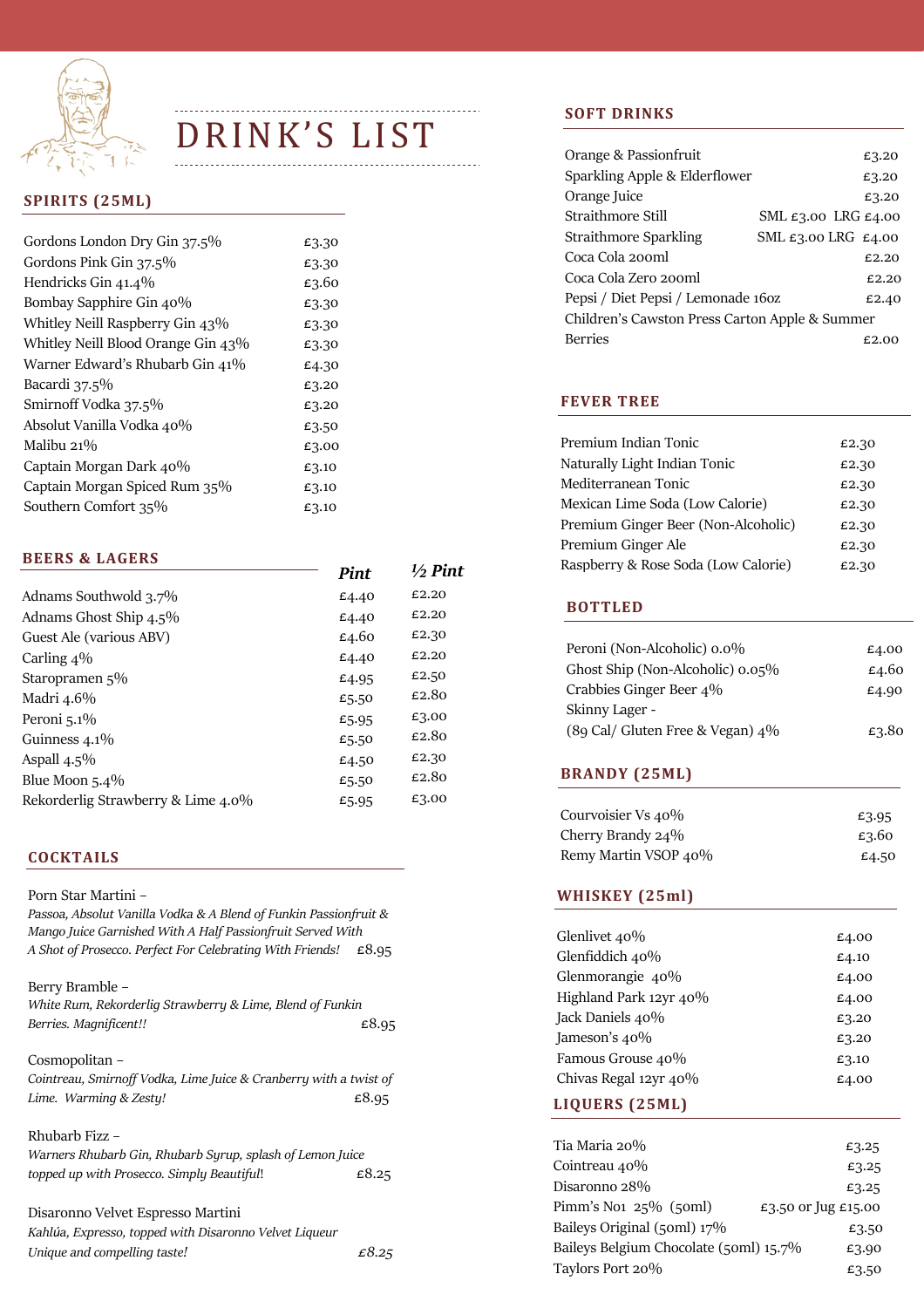

| Prawns with Marie Rose                                          | £8.95 |
|-----------------------------------------------------------------|-------|
| Ham, Wholegrain Mustard Mayo (GFO) $\epsilon$ 8.50              |       |
| Cheese & Pickle (GFO/V)                                         | £8.25 |
| Hummus, Roasted Red Pepper &<br>Apricot Harissa Yoghurt (V/VEO) | £8.50 |
| <b>TOASTED SANDWICHES</b>                                       |       |
| Sausage & Red Onion Marmalade                                   | £8.95 |
| Cheese & Tomato (VEO/V)                                         | £8.50 |
| Baron Bigod Cheese, Ham & Red Onion                             |       |

Marmalade  $£9.50$ All served on Brown or White Bread, with Hand

#### **LIGHT LUNCH**

Cut Chips

Welsh rarebit with Chopped Ham, topped with a Poached Egg & Dressed Leaves  $(GFO)$  £10.95

Large Prawn Cocktail served with Brown Bread & Butter  $(GFO)$   $\epsilon$ 9.95

Farmhouse Ploughmans- Cheddar Cheese, Pate , Piccalilli, Salad Leaves & Bread Roll  $E11.95$ 

# ALL THE ABOVE ARE ONLY AVAILABLE BETWEEN NOON AND 5.30 PM

All of our dishes are made to order and there could be a wait of up to 30 minutes.

If you have any food allergies or dietary requirements please inform us, we can then advise you on the ingredients in our dishes.

All foods are GM free to the best of our knowledge. Fish dishes are made using fresh fish which may contain bones.

V - Vegetarian VEO - Vegan Option Available (please ask) GFO - Gluten Free Option Available (please ask)

01263 838291

# **ITALIAN BEAN TO CUP COFFEES SERVED ALL DAY**

| <b>White Coffee</b>            | £2.75  |
|--------------------------------|--------|
| Americano                      | £2.60  |
| Espresso                       | £2.30  |
| Cappuccino                     | £2.90  |
| Café Latte                     | £2.75  |
| Café Mocha                     | £2.90  |
| Double Espresso                | £4.20  |
| <b>Hot Chocolate</b>           |        |
| Whipped Cream & Marshmallows   | £4.00  |
| <b>Baileys Hot Chocolate</b>   | £7.00  |
| Cafetière of Italian Coffee or |        |
| <b>Decaffeinated Coffee</b>    |        |
| For Two People                 | £5.00  |
| For Four People                | £9.50  |
| For Six People                 | £12.95 |
|                                |        |

#### LIQUEUR COFFEES

Irish (Whiskey) Russian (Vodka) Royal (Brandy) Parisian (Cointreau) Calypso (Tia Maria) Jamaican (White Rum) Baileys ALL AT £7.25

#### AFTERNOON TEA 2.30PM—5.30PM

**Order Your Food to Collect On Your Way Home** Homemade Jam & English Tea for One **EG.95**  $\epsilon$ 6.95 A Selection of Finger Sandwiches— Cucumber & Cream Cheese / Atlantic Prawns / Ham & Mustard/Cheddar Cheese & Chutney Baked Fruit & Plain Scone, Fresh Whipped Cream & Home Made Jam Selection of Mini Desserts with English Tea  $£14.95$ Prosecco High Tea—All of the above Including a Glass of Prosecco  $E17.95$ Freshly Baked Fruit & Plain Scone, Fresh Cream,